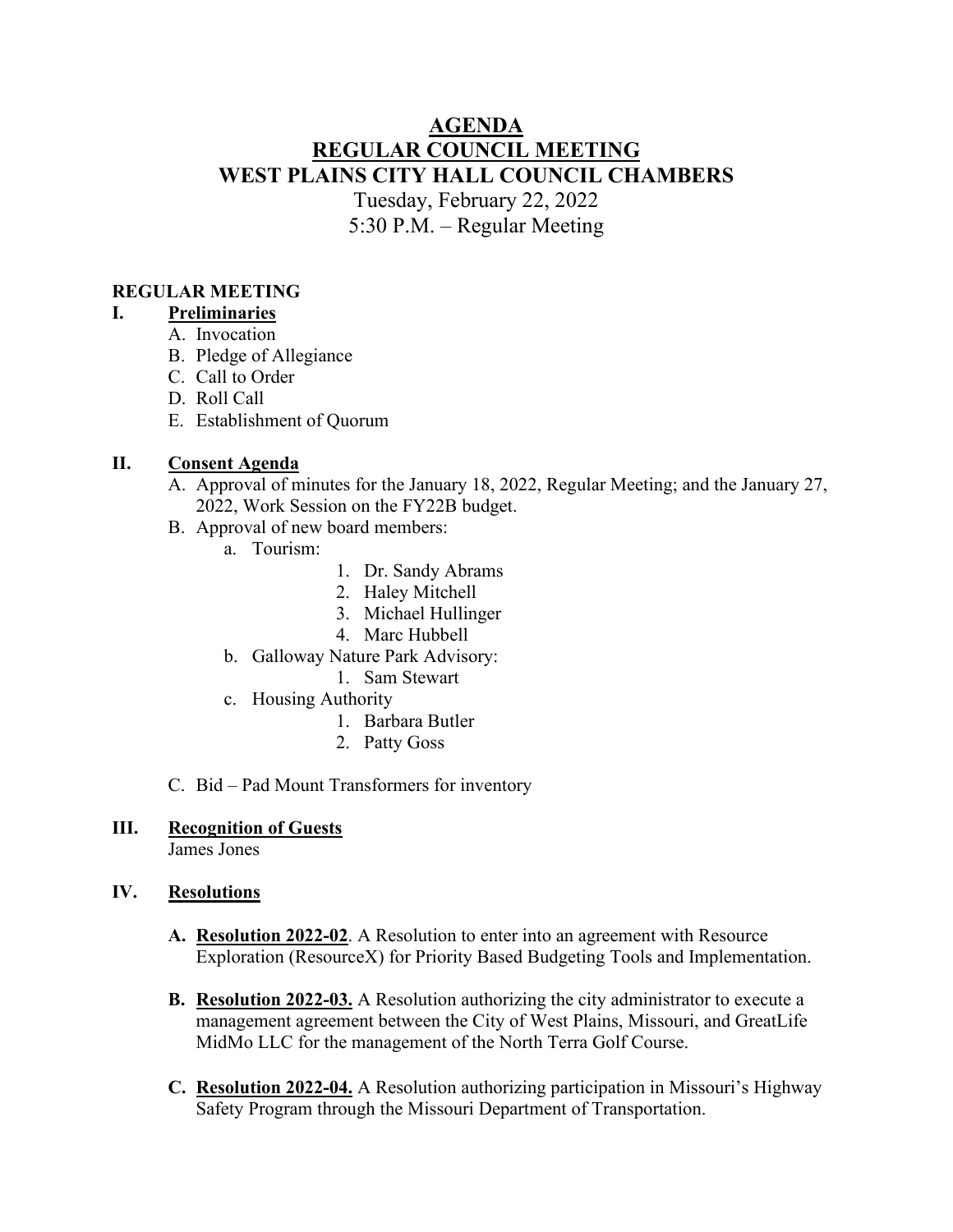#### **V. Ordinances**

- **A. Bill 4697 to become Ordinance 4697.** Second Reading. An Ordinance of the City of West Plains annexing property into the City of West Plains, Missouri, located north of Sunset Terrace for Kem Friga.
- **B. Bill 4698 to become Ordinance 4698.** First Reading. An Ordinance of the City of West Plains to repeal and replace Ordinance 4663, annexing a portion of Highway 63 and Business Route 63, from existing city limits to Creamery Road into the city limits of West Plains, Missouri.
- **C. Bill 4699 to become Ordinance 4699.** First Reading. An Ordinance of the City of West Plains to approve the adoption of amended budgets for the fiscal year beginning April 1, 2021, and ending March 31, 2022.
- **D. Bill 4700 to become Ordinance 4700.** First Reading. An Ordinance of the City of West Plains to approving the adoption of the City and Utility budgets for the fiscal year beginning April 1, 2022, and ending December 31, 2022.
- **E. Bill 4701 to become Ordinance 4701.** First Reading. An Ordinance of the City of West Plains to approve the adoption of the Tax Increment Financing (TIF) #1, #2, and #3 budgets for the fiscal year beginning April 1, 2022, and ending December 31, 2022.
- **F. Bill 4702 to become Ordinance 4702.** First Reading. An Ordinance of the City of West Plains to approve Electric rates.
- **G. Bill 4703 to become Ordinance 4703.** First Reading. An Ordinance of the City of West Plains to approve Water rates.
- **H. Bill 4704 to become Ordinance 4704.** First Reading. An Ordinance of the City of West Plains to approve Sewer rates.
- **I. Bill 4705 to become Ordinance 4705.** First Reading. An Ordinance of the City of West Plains to approve Sanitation rates.
- **J. Bill 4706 to become Ordinance 4706.** First Reading. An Ordinance of the City of West Plains to approve an amendment to a Renewable Power Purchase Agreement, Second Amendment, for the Solar Facility between the City of West Plains, Missouri, and Evergy Kansas Central, Inc.
- **K. Bill 4707 to become Ordinance 4707.** First Reading. An Ordinance of the City of West Plains, Missouri, to amend Chapter 12, Businesses, of the Code of Ordinances for the City of West Plains, by replacing Article VI pertaining to motor vehicle